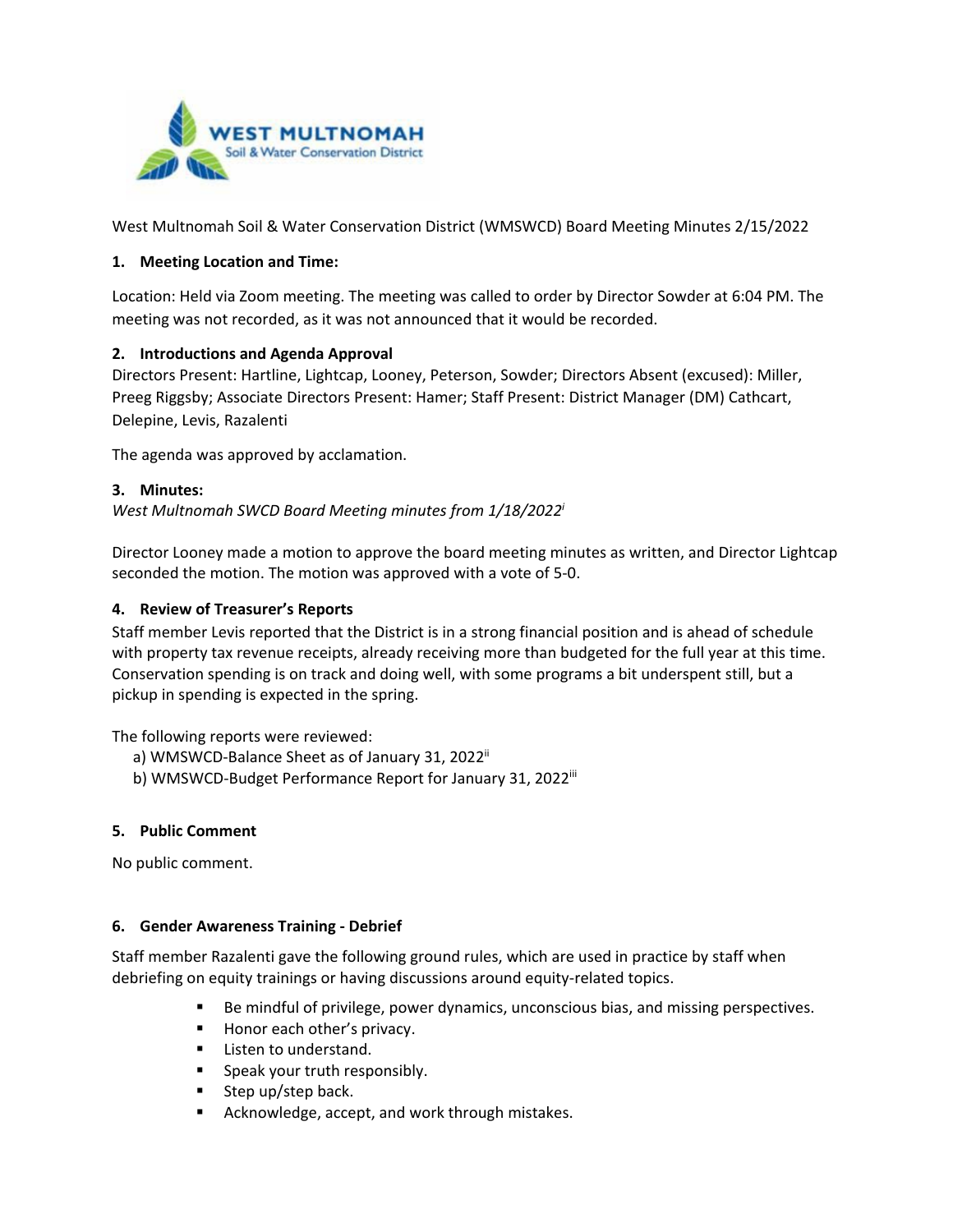- Be willing to do things differently and/or experience discomfort.
- **Expect and accept non-closure.**
- **Respect personal, subjective opinions and preferences.**
- **Take care of yourself.**

The Board had a brief discussion on the training, including the background of why we had the training for Board members (to inform those who weren't present at the training), and how this training relates to equity goals and Long Range Business Plan goals of the District. It was made clear that the District does not currently and does not intend in the future to make anyone share their pronouns, and instead approaches this as optional to share your own pronouns in meetings, email signatures, etc.

#### **7. Business Continuity Plan**

Staff member Magyar gave a background and general overview on the Business Continuity Plan (BCP) and gave recognition to the work of a District intern, Katie Crocker. Staff member Levis reported that the Special Districts Association of Oregon provided partial funding for the internship through their grant program. DM Cathcart acknowledged staff member Magyar's role in spearheading the BCP, which fulfills the Long Range Business Plan goal 2.5, tactic e: "Develop a Business Continuity Plan to guide the District's recovery in case of disaster."

DM Cathcart let the Board know that this document will be a 'living document' that may have continuous changes as time goes on. When there is a change in policy, changes will be brought to the Board to approve. Small changes with no major change in policy will be brought to the Board for informational purposes only.

Director Lightcap made a motion to accept Resolution no. 2022-02-15 Adoption of Business Continuity Plan<sup>vi</sup> as currently written. Director Hartline seconded the motion. The motion was approved with a vote of 5-0.

#### **8. Staff Presentation – Invasive Species Program Update**

Staff member Delepine gave a presentation to the Board on invasives program work that included the following: highlights from the early detection rapid response program; a 10-year retrospective on the District's garlic mustard eradication efforts, new species on the eradication and watch lists, and information on general collaborative efforts within the 4-County Weed Management Area committee.

#### **9. Appoint Budget Officer/Acceptance of Budget Calendarv**

DM Cathcart reported to the Board that the staff recommendation is for the Board to appoint staff member Levis as Budget Officer. The Budget calendar also needs to be accepted by the Board and made public.

Director Hartline moved to appoint Michele Levis as Budget Officer for FY22-23 and accept the Budget calendar for FY22-23. Director Lightcap seconded the motion. The motion was approved with a vote of 5-0.

#### **10. Office Location Update**

DM Cathcart gave an update on potential office locations seen so far and that will be seen in the near future. The Board was invited to attend a site visit to a potential office location at 9:30am on Feb. 16th.